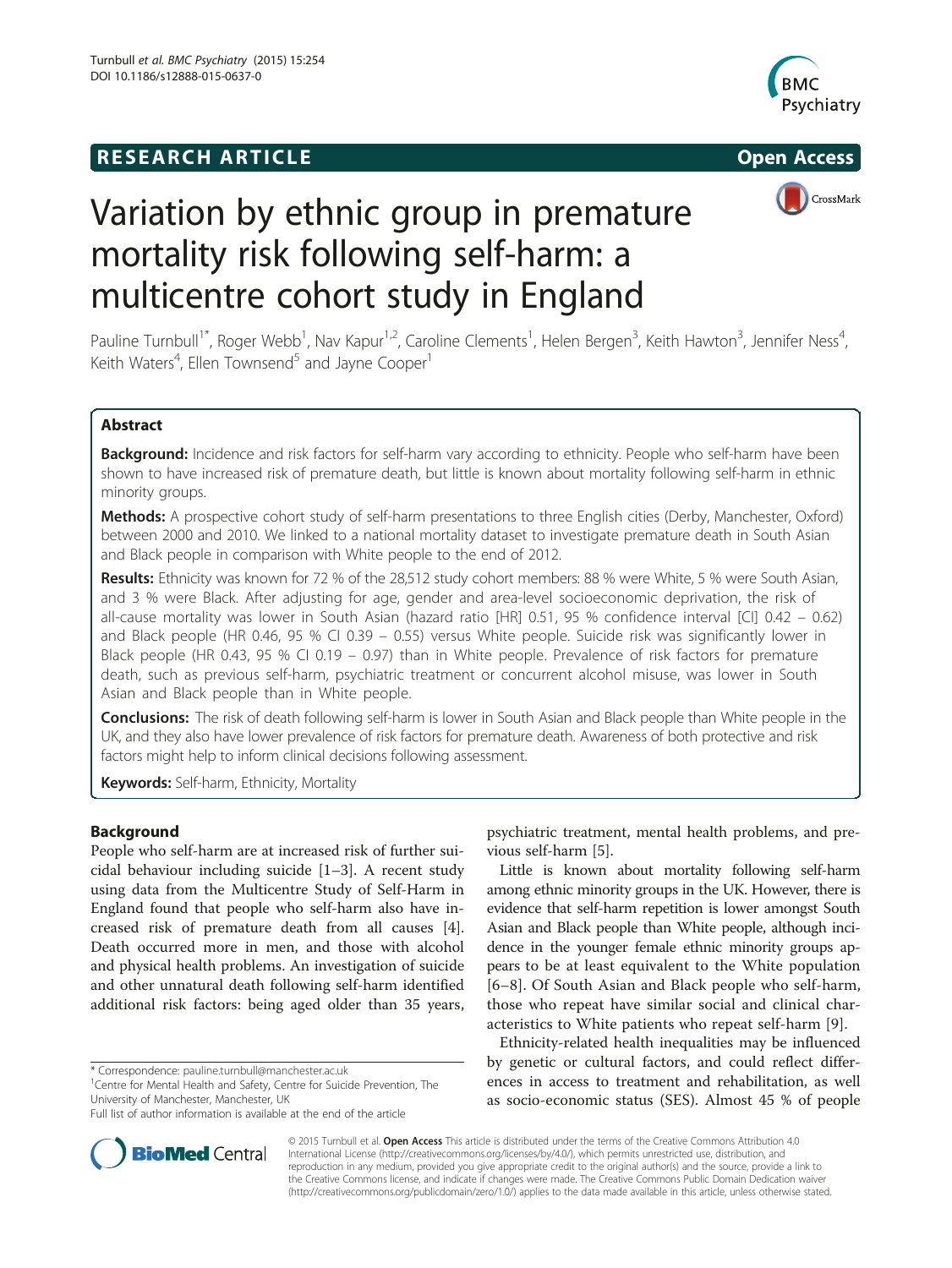from ethnic minority groups live in the most deprived fifth of local authorities in England [\[10\]](#page-6-0). In fact, a recent investigation into ethnicity and mortality in the UK showed that elevated risk of premature mortality among UK-born Black-Caribbean people was accounted for by individual-level SES and neighbourhood effects [\[11](#page-6-0)]. People who present to hospital following self-harm are socially disadvantaged in comparison to the general population in England [[12](#page-6-0)], and so it is likely that White people who self-harm are similar in socio-economic status to South Asian and Black people who self-harm. We hypothesised that South Asian and Black people would have a lower risk of mortality following self-harm than White people in this vulnerable population, due to previously reported lower risk of self-harm repetition in these groups. Previous investigation of the Multicentre Study of Self-Harm data reported that people who self-harm are at increased risk of premature death [\[4\]](#page-6-0). Our aim was to use this data to investigate mortality following self-harm in South Asian and Black people in comparison with White people, and to examine the prevalence of characteristics associated with increased risk of premature death in these groups.

# Methods

We conducted a prospective cohort study from 2000 to 2010 in Manchester, Oxford and Derby as part of the Multicentre Study for Self-Harm in England. Data were collected for all non-fatal self-harm presentations to three emergency departments (EDs) in Manchester, one in Oxford and one in Derby (originally two hospitals which merged into one in 2009). An established monitoring system for each centre was used to retrieve data, as has been detailed previously [\[13\]](#page-6-0). Self-harm attendances were identified through detailed examination of emergency department records, and were defined consistently across centres as intentional self-poisoning or self-injury, irrespective of type of motivation [\[14](#page-6-0)]. Following self-harm, around half of patients received a psychosocial assessment, and clinicians recorded a wide-range of demographic, clinical and hospital-management data, as well as information on problems experienced and alcohol consumption within six hours of harm. For individuals who did not receive a psychosocial assessment, limited information was collected by research clerks from medical records. In Manchester, data were collected on assessed cases only prior to September 2002 and both assessed and non-assessed individuals from then onwards. Ethnicity classification was assigned by the treating clinician at the time of admission according to standard UK national 2001 Census categories, or attributed later using information from the ED patient record system. The three cities have higher proportions of ethnic minority groups than the national average (Manchester 34 %, Derby 20 %, Oxford 22 % versus 15 % for the whole of England) [\[15\]](#page-6-0). Ethnic groups were combined into broad categories – South Asian people (Indian, Pakistani and Bangladeshi origin) and Black people (Black African-Caribbean and Black Other), with White people (White British, Irish, or White Other) as the reference group. We did not analyse those of ethnicities in the 'other' category, as this was a diverse group with low numbers. A lower age limit of 16 years was applied.

Postcodes of residence were linked to the Index of Multiple Deprivation (IMD) 2007 in England, a measure of relative deprivation according to the following domains: income, employment, health and disability, education, skills and training, barriers to housing and services, living environment, and crime. A higher score indicates greater deprivation [\[16\]](#page-6-0). When the 354 local authority areas in England were scored according to the IMD 2007, Manchester was ranked  $4<sup>th</sup>$  most deprived, Derby  $69<sup>th</sup>$ , and Oxford 155<sup>th</sup>. Deprivation scores of the Census Area Ward in which each patient resided were grouped into tertiles according to the distribution of IMD values across the combined populations of the three centres.

Mortality information was supplied by the Medical Research Information Service (MRIS), more recently the Data Linkage and Extract Service, which traced and flagged individuals with the Central Health Register Inquiry System for patients in England and Wales, and equivalent sources in Scotland. Individuals were traced using name, gender, date of birth, NHS number, and postcode of last address, and were followed up to December  $31<sup>st</sup>$  2012 (i.e. a minimum follow up period of two years). Follow-up for individuals ended when they died or emigrated. We report hazard ratios for all causes of death and for death by internal causes (International Statistical Classification of Diseases and Related Health problems  $10^{th}$  Revision [ICD-10] A00 – R99  $[17]$  $[17]$  $[17]$ ) and external causes (ICD-10 codes V01 – Y98). Internal causes are natural causes of death, including deaths by cancer, infection, and cardiovascular disease amongst others. External causes include deaths receiving a suicide or open verdict at coroner's inquest, as well as accidental deaths. Where we have reported hazard ratios for suicide, our case definition included open verdicts as is common in UK suicide research, in recognition that the majority of these deaths are probable suicides [[18](#page-6-0)].

#### Statistical analysis

Analyses were carried out using Stata version 12.1 for Windows, and were based on the individuals' first episode of self-harm recorded during the study period. We calculated Cox proportional hazards models to determine hazard ratios for death by South Asian and Black people in comparison to White people. Both unadjusted and adjusted (aged over 35, sex, and deprivation tertile) models are presented. Differences between South Asian and Black people compared with White people were explored using chi square tests with respect to characteristics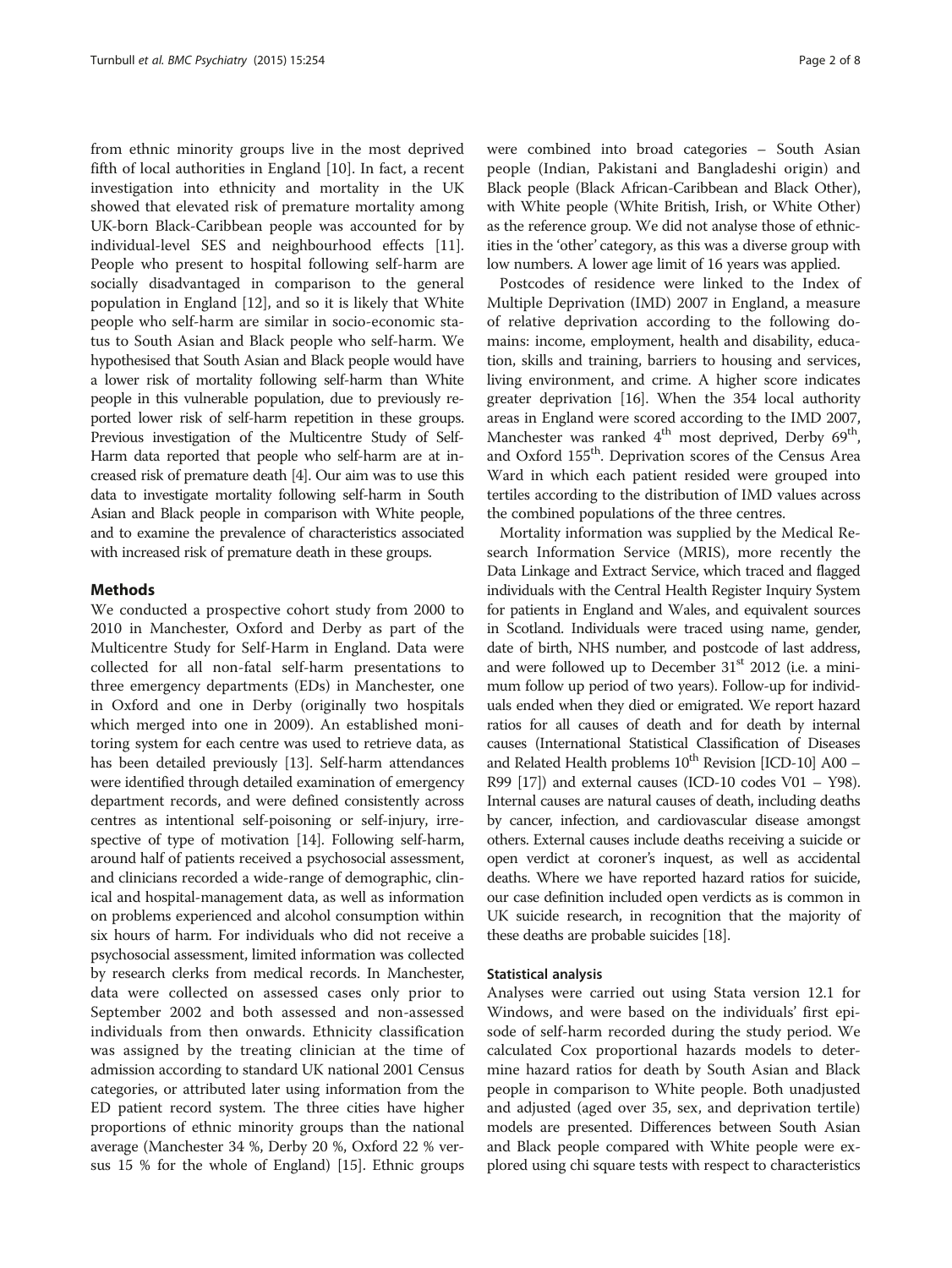associated with increased risk of premature death in previous studies [\[4, 5\]](#page-6-0). We also estimated hazard ratios for death among South Asian and Black people combined compared with White people, and present these unadjusted and adjusted for risk factors for premature death.

#### Ethical approval

The self-harm monitoring system in Oxford was approved by South Central–Berkshire National Research Ethics Service, and Derbyshire Research Ethics Committee approved the study in Derby. Both were granted approval to obtain data for self-harm in local and multicentre projects. The self-harm monitoring in Manchester was reviewed by South Manchester Research Ethics Committee and was deemed not to require approval as the monitoring is conducted as part of a clinical audit system. All centres are compliant with the provisions of the Data Protection Act of 1998. All centres have approval under Section 251 of the NHS Act 2006 regarding the collection and use of patient-identifiable information and to send patient details to the Data Linkage Service.

#### Results

Ethnicity was known for 20,652/28,512 (72 %) of the individuals presenting to the study EDs following a selfharm episode between 2000 and 2010 (median age 30, range 16-97). Of these, 18,255 (88 %) people were White (median age 31, range 16–97), and the remainder were from an ethnic minority, including 1068 (5 %) South Asian (median age 25, range 16-81) and 637 (3 %) Black people (median age 26, range 16-82). The remaining 692 individuals were from other ethnic groups, including mixed race, Chinese, and other Asian origin groups. These people were excluded from the analysis due to their heterogeneous nature when grouped, and small numbers of individual subgroups. Follow-up mortality data were available for 18,190 (99.6 %) White people, 1066 (99.8 %) South Asian people and 634 (99.5 %) Black people. The proportion of people in each ethnic group presenting to hospital following self-harm was consistent over the time period investigated, the total numbers in each group are shown in Table 1. Missing data were excluded from the relevant parts of the analysis.

Table 1 Ethnic group of people presenting to hospital following self-harm across the three study cities

|        | White $N = 18,255$ (%) | South Asian<br>$N = 1,068(%)$ | <b>Black</b><br>$N = 637(%)$ |
|--------|------------------------|-------------------------------|------------------------------|
| City 1 | 9,984 (89.0)           | 780 (7.0)                     | 459 (4.1)                    |
| City 2 | 3,676 (94.1)           | 133(3.4)                      | 97(2.5)                      |
| City 3 | 4,595 (95.1)           | 155(3.2)                      | 81(1.7)                      |

#### Hazard ratios for mortality

Cox proportional hazards models were fitted for South Asian and Black people in comparison to White people, for all-cause mortality, all internal causes of death, all external causes of death, and suicides (Table [2](#page-3-0)). South Asian people had significantly lower rates of all-cause, internal, and external causes of death following self-harm than White people, and a lower rate of suicide (though beyond conventional statistical significance:  $p = 0.06$ ). Black people had significantly lower rates of all-cause, internal and external causes of mortality following self-harm than White people; risk of suicide was also significantly lower ( $p = 0.04$ ).

All-cause mortality was adjusted separately for age, sex, and deprivation tertile, then all three factors combined (Figs. [1](#page-4-0) and [2](#page-4-0)). Age showed the greatest confounding effect, with minimal confounding by gender and deprivation. Adjusting for age, sex, and deprivation tertile together attenuated the group differences, altering the unadjusted hazard ratio for South Asians from 0.35 (95 % CI 0.26 – 0.46) to  $0.51$  (95 % CI  $0.42 - 0.62$ ), and the unadjusted hazard ratio for Black people from 0.33 (95 % CI 0.27 – 0.42) to 0.46 (0.39 – 0.55). The adjusted hazard ratios still showed significantly lower all-cause mortality in both South Asian and Black people compared to White people. The pattern of confounding was similar for both South Asian and Black people on risk of dying following selfharm in comparison with White people.

#### Prevalence of risk factors for mortality

We examined the prevalence of socio-demographic factors, precipitating factors and clinical characteristics known to be associated with premature death [\[4](#page-6-0), [5\]](#page-6-0) in South Asian and Black people versus White people who presented to hospital for self-harm using chi square tests (Table [3](#page-3-0)). In comparison with White people, both South Asian and Black people were younger and less likely to be male. South Asian people who self-harmed were less likely to be unemployed than White people. Their occupation was more likely to be classified under household duties, whereas Black people who presented to hospital following self-harm were more likely than White people to be students. Both South Asian and Black people were more likely than White people to be living in the most deprived areas. South Asian people were less likely than White people to have physical health problems, and both South Asian and Black people were less likely than White people to have mental health problems identified at the time of the index self-harm episode. The South Asian and Black people who self-harmed were also less likely than White people to have consumed alcohol at index episode. South Asian and Black people both had lower prevalence of previous self-harm than White people, and were less likely to have had previous or current psychiatric treatment.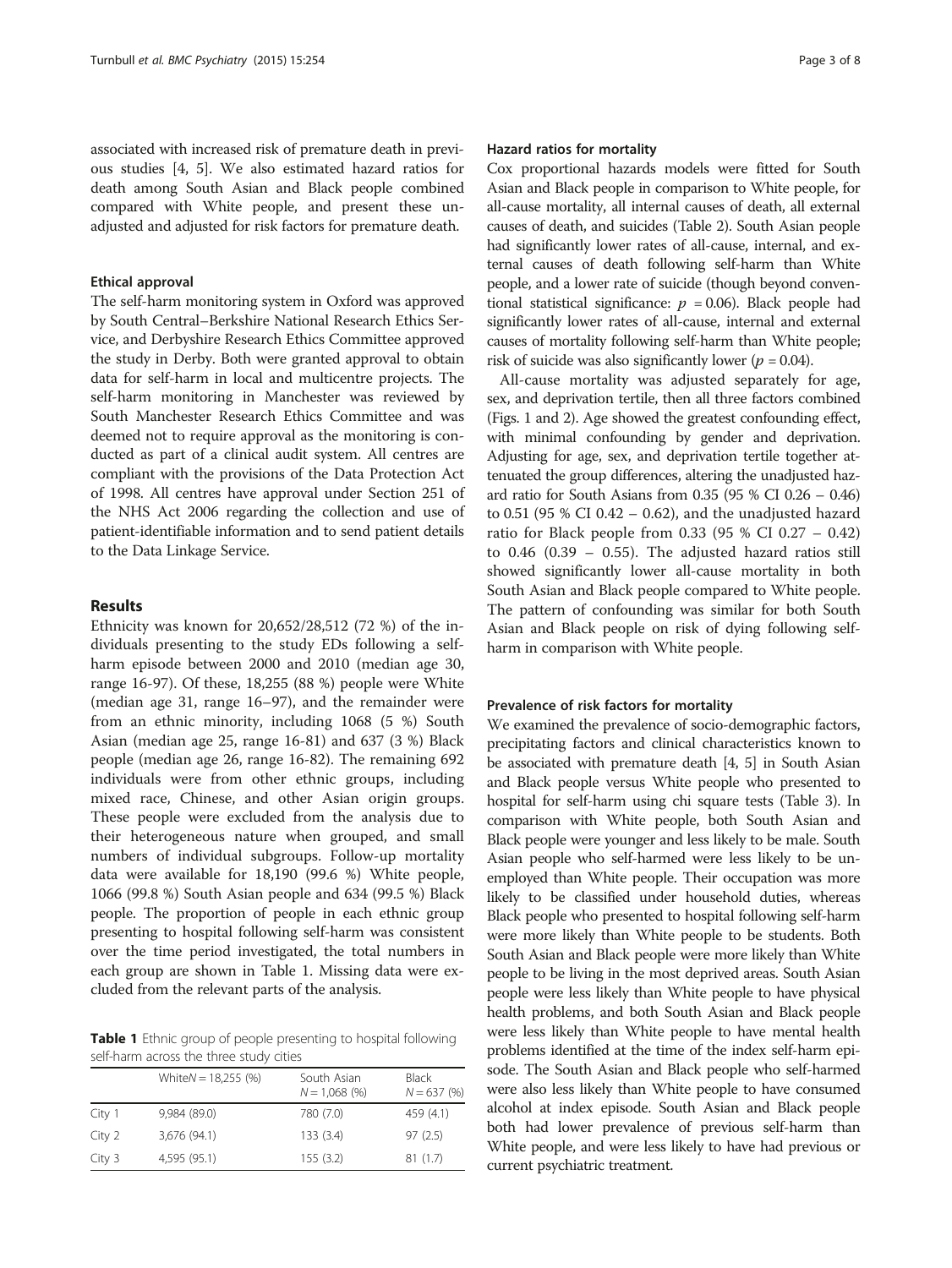| White<br>$N = 18,255(%)$ | South Asian    |                         | <b>Black</b> |                         |  |
|--------------------------|----------------|-------------------------|--------------|-------------------------|--|
|                          | $N = 1,068(%)$ | Hazard Ratio (95 % CI)  | $N = 637(%)$ | Hazard Ratio (95 % CI)  |  |
| 1,949 (7.6)              | 35(2.7)        | $0.35$ (0.26 - 0.46)*** | 20(2.5)      | $0.33$ (0.27 - 0.42)*** |  |
| 1,325 (5.1)              | 19 (1.5)       | $0.27$ (0.15 - 0.51)*** | 11(1.4)      | $0.27$ (0.15 - 0.49)*** |  |
| 624(2.4)                 | 16 (1.3)       | $0.50$ (0.38 - 0.66)*** | 9(1.1)       | $0.47$ (0.31 - 0.71)*** |  |
| 375 (1.5)                | 10(0.8)        | $0.52(0.26 - 1.02)$     | 5(0.6)       | $0.43$ (0.19 - 0.97)*   |  |
|                          |                |                         |              |                         |  |

<span id="page-3-0"></span>Table 2 All-cause and cause-specific unadjusted mortality hazard ratios for South Asian and Black people in comparison with White people

Ϯ including suicide and undetermined

 $*p < 0.05$ ,  $**p < 0.01$ ,  $***p < 0.001$ 

Due to low numbers in both the South Asian and Black groups, we were unable to adjust the Cox proportional hazard ratio models for all measured risk factors for premature death. However, the hazard ratios for mortality for both South Asian and Black people are consistently lower than White people, and follow a similar pattern when adjusted for age, sex and deprivation tertile (Figs. [1](#page-4-0) and [2](#page-4-0)). Therefore, we combined the South Asian and Black groups in order to compare all-cause mortality with White people, when adjusted for all measured risk factors for premature death (Fig. [3\)](#page-5-0). Adjusting for all risk factors attenuated the group difference; the unadjusted hazard ratio for South Asian and Black people combined increased from 0.34 (95 % CI 0.26 – 0.45) to 0.52 (95 % CI 0.42 – 0.65), though they remained at a significantly lower risk of death following self-harm than White people.

# Discussion

# Summary of main findings

We found a lower risk of premature mortality in South Asian and Black people following self-harm than in White people. This was true for all-cause, internal and external causes of death, including suicide, and also

following adjustment for age, sex, and deprivation tertile (IMD). When we adjusted for all measured risk factors for premature death, the group difference was attenuated somewhat but South Asian and Black people remained at substantially and significantly lower risk of death following self-harm than White people.

#### Comparison with existing literature

Previous literature has reported that repetition of selfharm is less frequent in South Asian and Black people than in White people [[7, 8\]](#page-6-0), and here we report lower risk of mortality following self-harm in these groups than in White people. Previous analysis found that risk factors for premature death following self-harm were being male, being in an older age group, history of self-harm and history of or current psychiatric treatment [[4, 5](#page-6-0)]. All of these risk factors for premature death were significantly lower in South Asian and Black people who self-harm in comparison with White people, a finding which is consistent with this observed difference in risk, and with findings from our previous study into ethnic differences in selfharm [\[7](#page-6-0)]. Although ethnic minority groups in the general population have a higher risk of disease compared with White people, for example for death from cardiovascular

|                               | White        |      | South Asian |    |               | Black     |      |                |
|-------------------------------|--------------|------|-------------|----|---------------|-----------|------|----------------|
|                               | $N = 25,798$ | $\%$ | $N = 1,282$ | %  | $\mathcal{P}$ | $N = 796$ | $\%$ | $\overline{p}$ |
| Aged over 35                  | 11,231       | 44   | 262         | 20 | < 0.01        | 207       | 26   | < 0.01         |
| Male                          | 11,103       | 43   | 372         | 29 | < 0.01        | 271       | 34   | < 0.01         |
| Unemployed                    | 7,248        | 32   | 261         | 23 | < 0.01        | 247       | 35   | 0.11           |
| Most deprived tertile*        | 8,146        | 34   | 537         | 44 | < 0.01        | 424       | 56   | < 0.01         |
| Precipitating problems:       |              |      |             |    |               |           |      |                |
| Physical health problem       | 2,253        | 10   | 78          | 7  | < 0.01        | 57        | 9    | 0.18           |
| Mental health problem         | 4,536        | 21   | 140         | 13 | < 0.01        | 112       | 17   | 0.02           |
| Clinical characteristics:     |              |      |             |    |               |           |      |                |
| Alcohol involved at attempt   | 12,703       | 59   | 174         | 17 | < 0.01        | 255       | 39   | < 0.01         |
| Any previous self-harm        | 13,522       | 62   | 454         | 43 | < 0.01        | 315       | 48   | < 0.01         |
| Current psychiatric treatment | 9,185        | 42   | 252         | 24 | < 0.01        | 184       | 28   | < 0.01         |

Table 3 Prevalence of risk factors for premature death among South Asian and Black people in comparison with White people

\*Index of Multiple Deprivation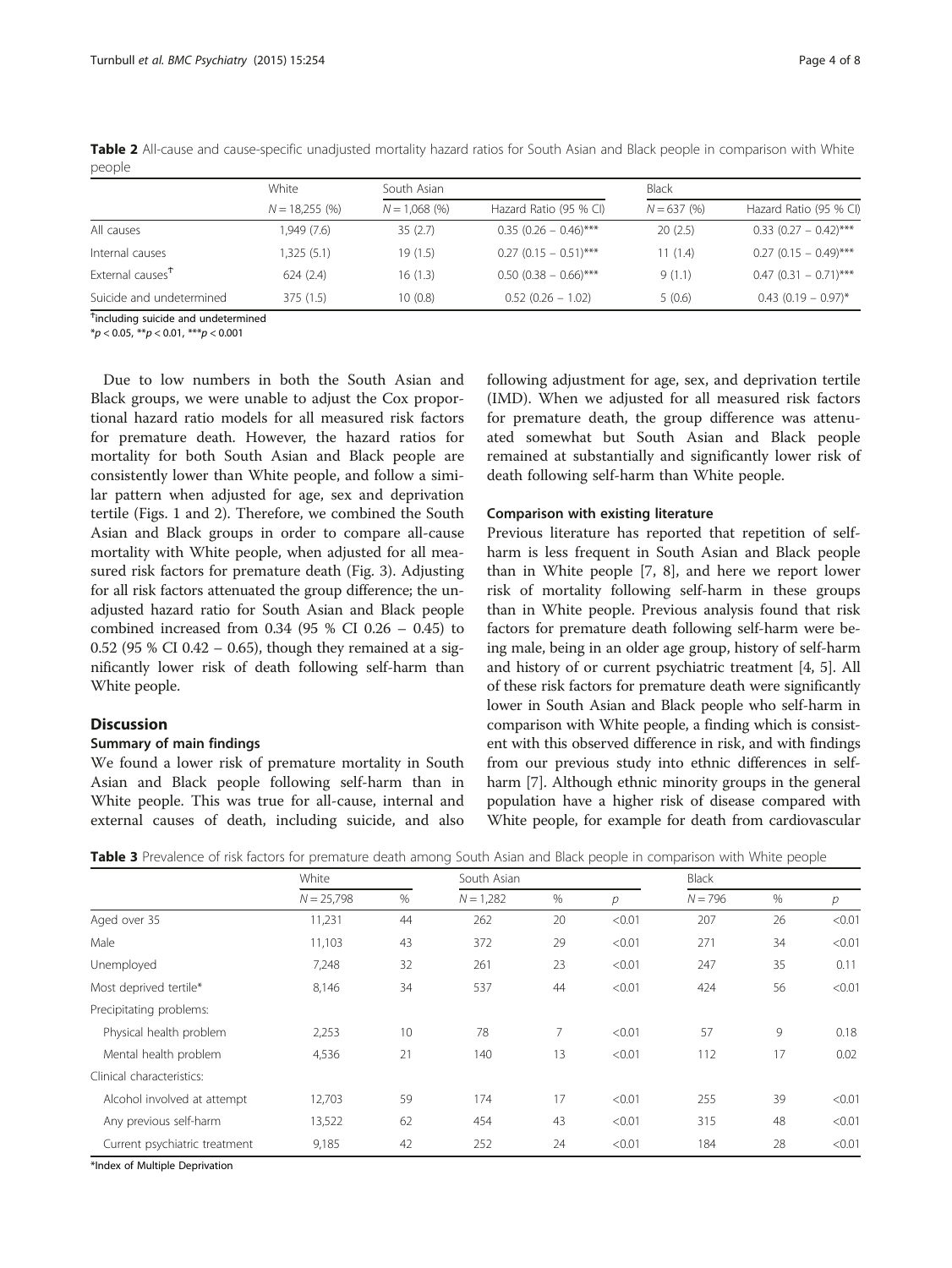<span id="page-4-0"></span>

disease [[10](#page-6-0)], their relative risk of mortality in the selfharm cohort compared with Whites is lower. This is perhaps because White people who self-harm are more socially deprived than the general population.

#### Interpretation

UK ethnic minorities are over-represented in deprived inner-city areas [[10\]](#page-6-0). Recent research has suggested that some ethnicity-related health inequalities are accounted for by socioeconomic status and area of residence [\[11](#page-6-0)]. The South Asian and Black people who died following self-harm had higher area-level deprivation scores, indicating greater deprivation than the White group. Research has shown that individual-level deprivation contributes more than area-level deprivation to the risk

of repeat self-harm, and this may also be true for mortality risk following self-harm [\[19](#page-7-0)]. Our results indicate that South Asian and Black people are more likely to live in deprived areas than White people in this study cohort. Nonetheless, the White people are more likely to be deprived according to the individual-level indicator of deprivation: unemployment. This apparent paradox may be the key to explaining why cohort members from the two ethnic minority groups have a lower risk of dying prematurely. In terms of socioeconomic status (and related psychosocial risk factors), White cohort members are starkly different from the majority of people who live in their communities. They are much more deprived and are therefore likely to experience a higher degree of marginalisation and social exclusion. Furthermore our previous

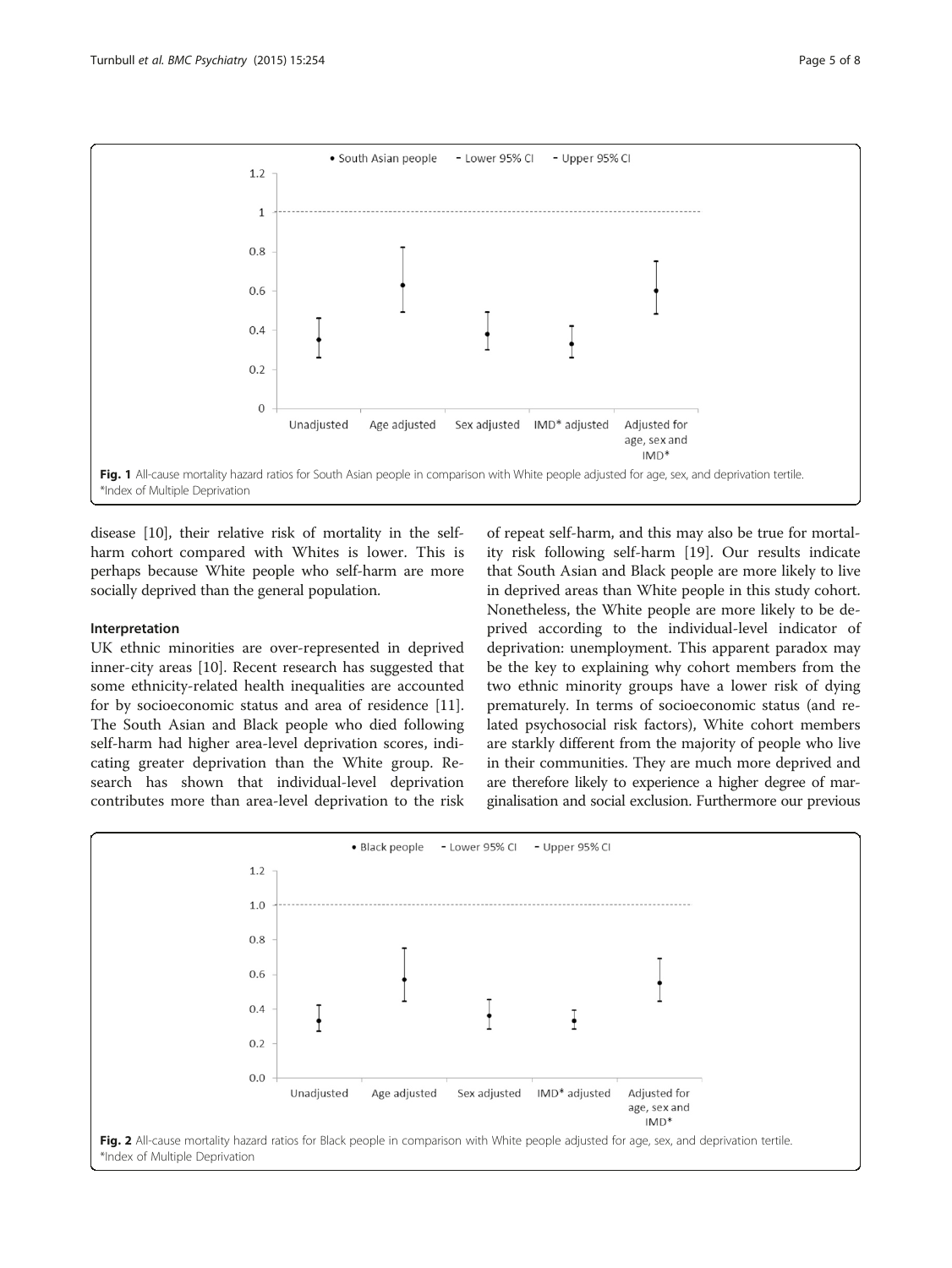<span id="page-5-0"></span>

paper indicated that individual-level predictors are far stronger than area-level ones [[19](#page-7-0)].

The lower prevalence of individual-level factors associated with premature death does not entirely account for South Asian and Black people having a lower risk of allcause mortality following self-harm than White people. Despite higher deprivation scores, it may be that there are other unmeasured protective factors which contribute to the decreased risk of mortality in ethnic minority groups, such as social cohesion, religious beliefs, or different familial and community support systems, although recent research has suggested that social capital has no moderating effect between ethnic density and health outcomes, including mental health [[20\]](#page-7-0).

As discussed, our previous study found lower rates of repeat hospital presentation for self-harm in South Asian and Black people in comparison with White people [\[9](#page-6-0)], and this study has found lower risk of death following self-harm for these groups. It is possible that people within these groups who are at higher risk of mortality do not self-harm, or they may self-harm but be less likely to seek help. There is some support for this theory; an investigation of the Health Survey for England found that ethnic minority respondents were half as likely as White respondents to seek medical attention following selfharm, though the authors suggested that it was unclear whether this was due to a lack of access to services, or perceived stigma associated with suicidal behaviour [\[21\]](#page-7-0).

#### Strengths and limitations

To our knowledge, this is the first study to examine mortality following self-harm specifically in South Asian and Black people in the UK. This large cohort study

used data collected from three English cities, with comprehensive follow-up data on mortality. Theoretically there could be potential bias if higher risk subgroups among South Asian and Black cohort members were more likely to emigrate and were thereby lost to followup. However, our retention figures for follow-up were in fact very high (above 99 %) and almost identical across the ethnic minority groups we examined. Though the overall sample size was large, numbers of those dying following ED presentation for self-harm were small, which somewhat limited the statistical power of the analysis. Ethnicity was known for 72 % of people presenting to hospital following self-harm, and is assigned by clinicians. There is potential bias in that information on ethnicity was not available for 28 % of people presenting to hospital following self-harm. It may be that the broad ethnic categories used in the analysis may help to alleviate some of this bias. We analysed broad ethnic groups due to small numbers, which does not account for increasing numbers of people from mixed heritage, and may not account for cultural identity [[22](#page-7-0)]. However, this has allowed comparison with previous research on self-harm in ethnic minority groups in the UK. The overall low numbers in the ethnic minority groups means that detailed subgroup analysis by causespecific mortality has not been possible. To achieve adequate power and multivariable model stability, it was necessary to combine South Asian and Black people to examine the contribution of all measured risk factors for premature death to the hazard ratios for death following self-harm. We acknowledge that these groups are not homogenous, although they show a similar pattern in hazard ratios for death following self-harm (Figs. [1](#page-4-0) and [2](#page-4-0)), and have a similarly lower prevalence of risk factors for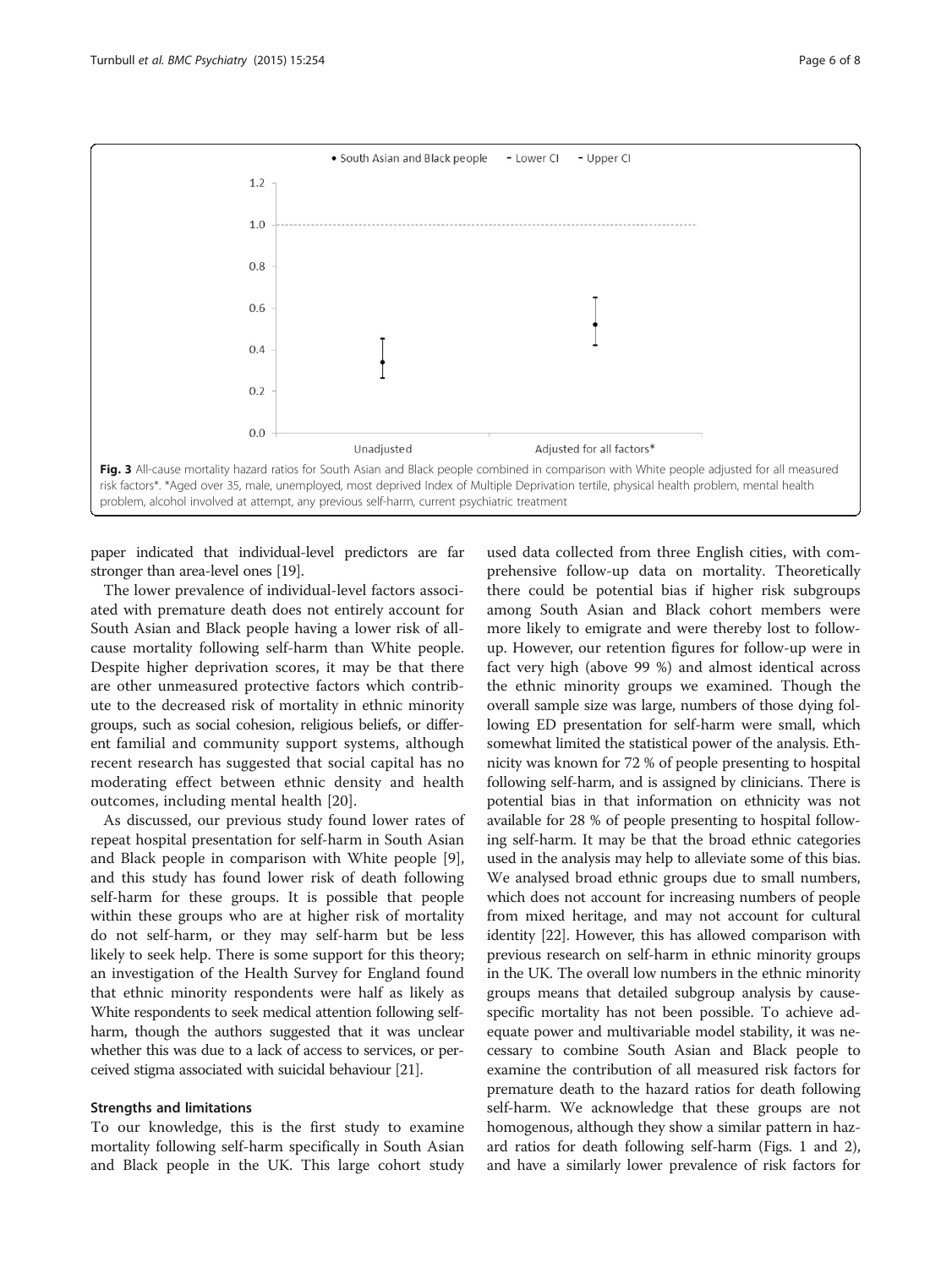<span id="page-6-0"></span>premature death following self-harm in comparison with White people. We have been unable to measure ethnic density, which may confer a buffer effect, whereby individuals from ethnic minority groups do better when living in an area with a high concentration of their own ethnicity [[23](#page-7-0)–[25\]](#page-7-0). This study is limited to data on people who present to hospital following self-harm. We cannot comment on any potential ethnic differences in self-harm rates and mortality in the community. It may be that the lower rates of self-harm and mortality in South Asian and Black people are due to reduced help-seeking behaviour following self-harm in these groups [[21](#page-7-0)]. As the data is from five hospitals within three English cities of varying service provision and socioeconomic status, the findings should be generalizable more broadly to self-harm populations who present to emergency departments.

#### Clinical implications and further research

We have shown that premature mortality following selfharm is low in South Asian and Black people in comparison with White people. On assessment clinicians may work with patients from these groups to help identify those factors that are protective, such as family support and social cohesion, as well as modifiable risk factors for poor outcome. Qualitative research methodology might help us further understand self-harming behaviour in UK ethnic minority communities, including episodes that never come to the attention of statutory medical services. It may be that identifying protective factors in this group can inform public health initiatives.

#### Conclusion

This paper demonstrates that the risk of premature death following hospital presentation for self-harm is lower in South Asian and Black people than White people in the UK. South Asian and Black people are also less likely to have many of the risk factors known to be associated with premature death following self-harm. An awareness of both the risk and protective factors for premature death may help to inform clinical decisions as part of a comprehensive psychosocial assessment.

#### Competing interests

NK was Chair of the Guideline Development Group for the NICE selfharm guidelines (longer-term management). He is currently Chair of the NICE Depression in Adults guideline. KH is a National Institute for Health Research Senior Investigator. The other authors declare they have no competing interests. The funders had no role in the study design, collection, analysis and interpretation of data, or decision to submit the manuscript for publication.

#### Author's contributions

JC and RW designed the study. PT and RW analysed the data, and PT wrote the manuscript. PT, RW, NK, CC, HB, KH, JN, KW, ET, and JC all contributed to the interpretation of the analysis, and approved the final manuscript.

#### Acknowledgements

The authors acknowledge financial support from the Department of Health, and would like to thank their research teams, clinical and administrative staff in Manchester, Oxford and Derby for assistance with self-harm data collection.

#### Author details

<sup>1</sup> Centre for Mental Health and Safety, Centre for Suicide Prevention, The University of Manchester, Manchester, UK. <sup>2</sup>Manchester Mental Health and Social Care Trust, Manchester, UK. <sup>3</sup>Centre for Suicide Research, Department of Psychiatry, Warneford Hospital, The University of Oxford, Oxford, UK. 4 Derbyshire Healthcare NHS Foundation Trust, Royal Derby Hospital, Derby, UK. <sup>5</sup>Self-Harm Research Group, School of Psychology, The University of Nottingham, Nottingham, UK.

#### Received: 31 March 2015 Accepted: 6 October 2015 Published online: 19 October 2015

#### References

- 1. Carroll R, Metcalfe C, Gunnell D. Hospital presenting self-harm and risk of fatal and non-fatal repetition: systematic review and meta-analysis. PLoS One. 2014;9:e89944.
- 2. Owens D, Horrocks J, House A. Fatal and non-fatal repetition of self-harm. Systematic review Br J Psychiatry. 2002;181:193–9.
- 3. Cooper J, Kapur N, Webb R, Guthrie E, Lawlor M, Macway-Jones K, et al. Suicide following deliberate self-harm: a 4 year cohort study. Am J Psych. 2005;162(2):297–303.
- 4. Bergen H, Hawton K, Waters K, Ness J, Cooper J, Steeg S, et al. Premature death after self-harm: a multicentre cohort study. Lancet. 2012;380(9853):1568–74.
- 5. Bergen H, Hawton K, Kapur N, Cooper J, Steeg S, Ness J, et al. Shared characteristics of suicides and other unnatural deaths following non-fatal self-harm? A multicentre study of risk factors. Psychol Med. 2012;42(4):727–41.
- 6. Kapur N, Cooper J, King-Hele S, Webb R, Lawlor M, Rodway C, et al. The repetition of suicidal behavior: a multicenter cohort study. J Clin Psychiatry. 2006;67:1599–609.
- 7. Cooper J, Murphy E, Webb R, Hawton K, Bergen H, Waters K, et al. Ethnic differences in self-harm, rates, characteristics and service provision: a cohort study comparing three English cities. Br J Psychiatry. 2010;197(3):212–8.
- 8. Soni RV. Suicide patterns and trends in people of Indian subcontinent and Caribbean origin in England and Wales. Ethnic Dis. 1996;1(1):55–64.
- 9. Cooper J, Steeg S, Webb R, Stewart SLK, Applegate E, Hawton K, et al. Risk factors associated with repetition of self-harm in black and minority ethnic (BME) groups: a multi-centre cohort study. J Affect Disord. 2013;148(2-3):435–9.
- 10. Scarborough P, Bhatnagar P, Kaur A, Smolina K, Wickramasinghe K, Raynor M. Ethnic differences in cardiovascular disease. 2010th ed. British Heart Foundation Health Promotion Research Group: Department of Public Health, University of Oxford; 2010.
- 11. Scott AP, Timaeus IM. Mortality differentials 1991–2005 by self-reported ethnicity: findings from the ONS longitudinal study. J Epidemiol Community Health. 2013;67:743–50.
- 12. Hawton K, Harriss L, Simkin S, Bale E, Bond A. Social class and suicidal behaviour: the associations between social class and the characteristics of deliberate self-harm patients and the treatment they are offered. Soc Psychiatry Psychiatr Epidemiol. 2001;36(9):437–43.
- 13. Bergen H, Hawton K, Waters K, Cooper J, Kapur N. Epidemiology and trends in non-fatal self-harm in three centres in England, 2000 to 2007. Br J Psychiatry. 2010;197(6):493–8.
- 14. Hawton K, Harriss L, Hall S, Simkin S, Bale E, Bond A. Deliberate self-harm in Oxford, 1990 – 2000: a time of change in patient characteristics. Psychol Med. 2003;33(3):987–96.
- 15. Office for National Statistics. Census. local authorities in the United Kingdom: KS201UK Ethnic group; 2011. (excel sheet) released: 11 October 2013.
- 16. Office for National Statistics. Index of Multiple Deprivation (IMD) 2007. [http://data.gov.uk/dataset/index\\_of\\_multiple\\_deprivation\\_imd\\_2007](http://data.gov.uk/dataset/index_of_multiple_deprivation_imd_2007) Accessed September 2014
- 17. Janca A, Ustun TB, Van Drimmelen J, Dittman V, Isaac M. ICD-10 Symptom Checklist for Mental Disorders, Version 1.1. Geneva: Division of Mental Health, World Health Organization; 1994.
- 18. Linsley KR, Schapira K, Kelly TP. Open verdict v. suicide importance to research. Br J Psychiatry. 2001;178(5):465–8.